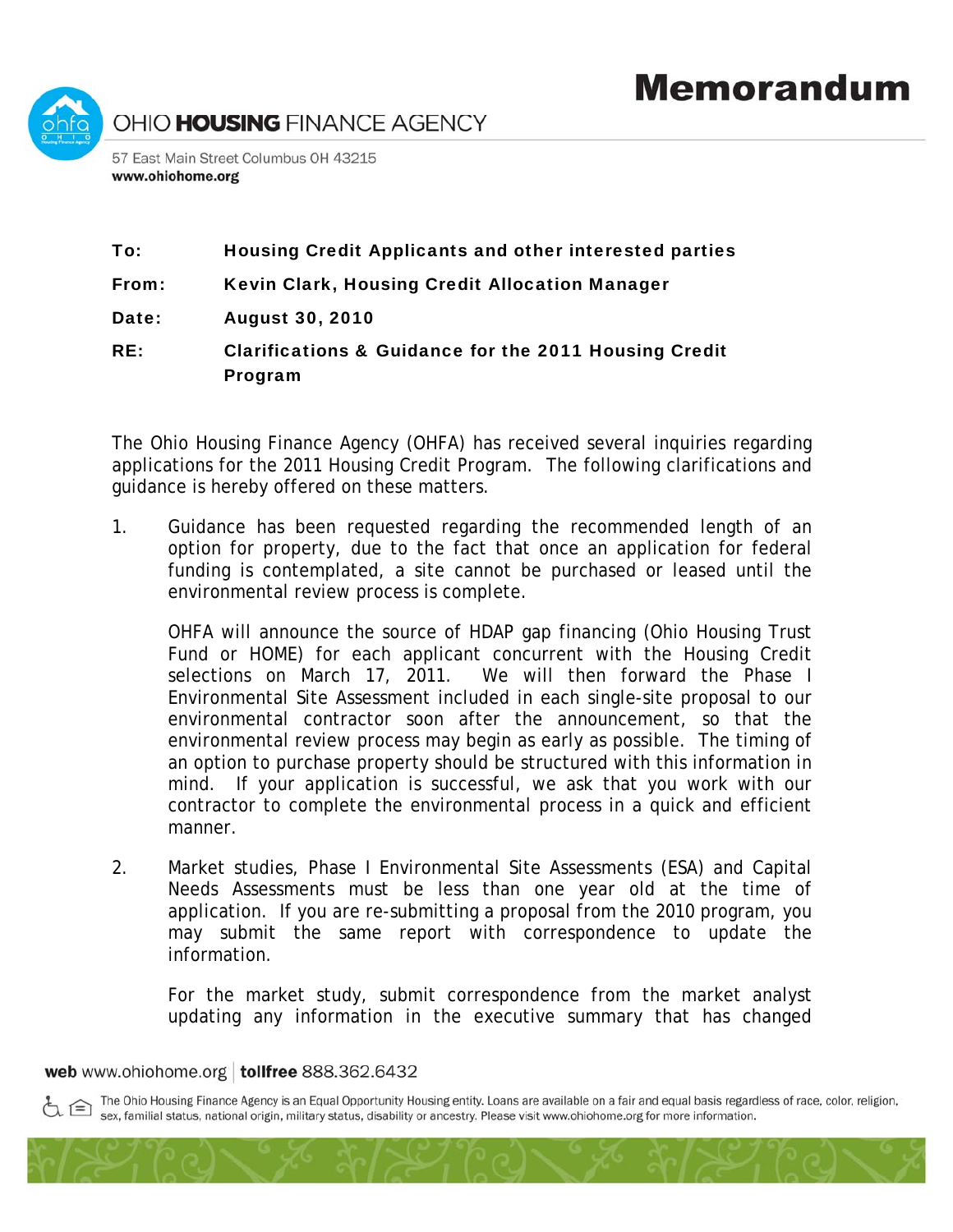

significantly since the original report was issued. This must include any properties in the market area that have received an award of OHFA funds since the original study was completed.

For the Phase I ESA and Capital Needs Assessment, submit correspondence from the author indicating any changes since the report was issued.

- 3. There is no prescribed limit on the amount of housing credits that may be requested for proposals in any of the allocation pools, including the Rural Development pool.
- 4. Any proposal that does not meet the definition of the Rural Development, Permanent Supportive Housing or Preservation pools may be submitted for consideration in the General Pool.
- 5. The Market Selection Criteria for housing credit vacancy rate and penetration rate will be considered during the application review process. The data that OHFA purchases to update the Statewide Rental Housing Analysis each year is still not available. Our vendor anticipates the data will be available by the end of September. Because this impacts the timelines of the 2011 QAP, the following will apply for the 2011 Proposal Submissions:

The Penetration Rates for the *2010* QAP are to be used as a preliminary tool for assessing markets for projects proposed for 2011. The market analysis must also indicate the strength of the market for the project. When the new data becomes available, our analysts will go back over the market assessments to confirm that a market exists for the project.

OHFA will publish a new statewide vacancy rate analysis by county which shall be used for 2011 submissions. This will be published on our web site no later than Friday, September 3.

6. The development features agreement form is not required for 2011 applications. The features to be included in your development should be described in the applicable narratives within your application.

web www.ohiohome.org | tollfree 888.362.6432

The Ohio Housing Finance Agency is an Equal Opportunity Housing entity. Loans are available on a fair and equal basis regardless of race, color, religion, sex, familial status, national origin, military status, disability or ancestry. Please visit www.ohiohome.org for more information.